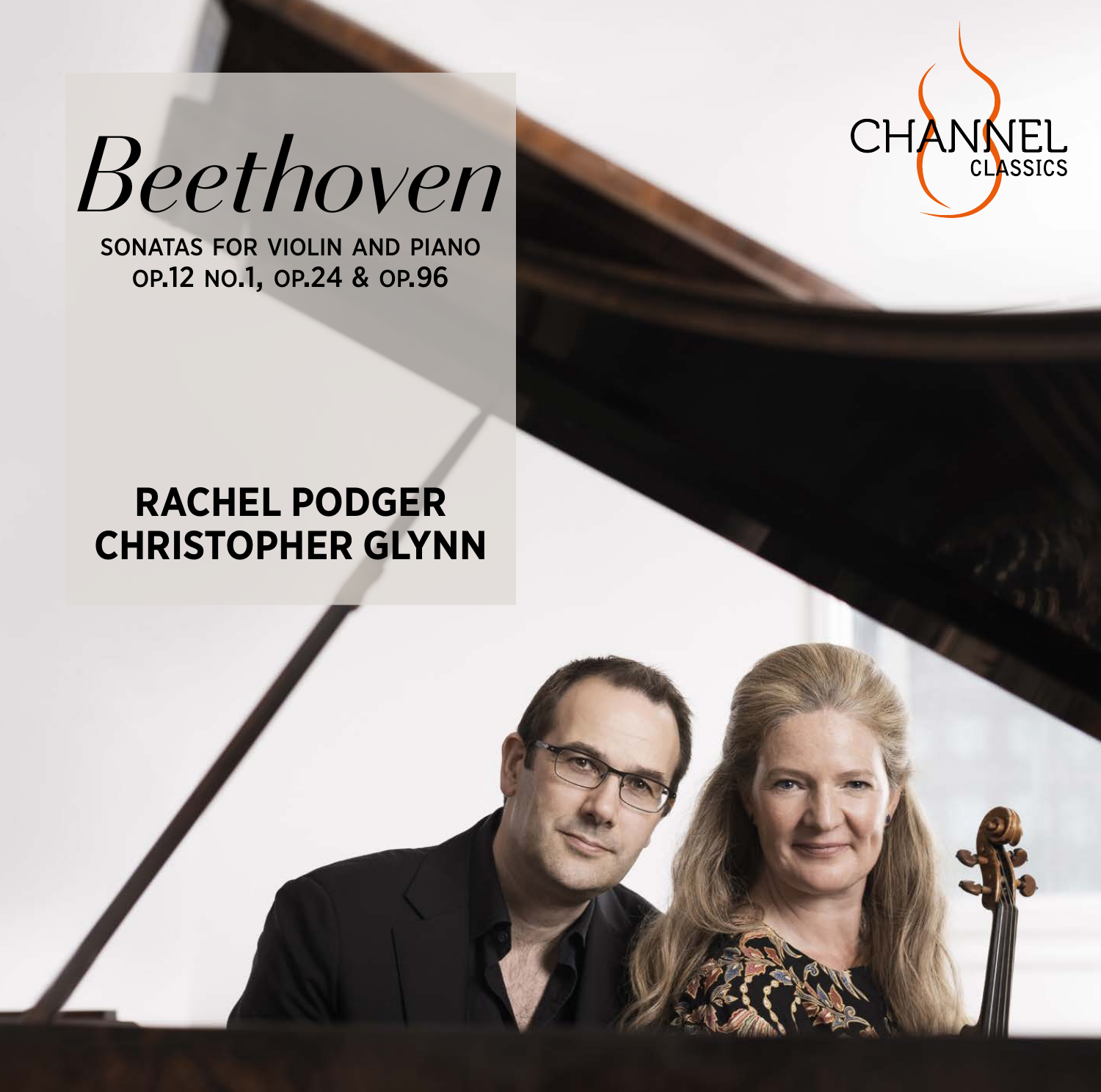

# *Ludwig van Beethoven (1770-1827)*

## sonata no.1 in <sup>d</sup> major, op.12

| 1 I. ALLEGRO CON BRIO                        | 7'58 |
|----------------------------------------------|------|
| 2 II. TEMA CON VARIAZIONI - ANDANTE CON MOTO | 6'22 |
| $3$ III. RONDO – ALLEGRO                     | 4'31 |

## sonata in <sup>f</sup> major, op.24

| 4 I. ALLEGRO                        | 8'54 |
|-------------------------------------|------|
| 5 II. ADAGIO MOLTO ESPRESSIVO       | 5'21 |
| 6 III. SCHERZO – ALLEGRO MOLTO      | 1'16 |
| 7 IV. RONDO - ALLEGRO MA NON TROPPO | 6'16 |

## sonata in <sup>g</sup> major, op.96

| 8 I. ALLEGRO MODERATO       | 10'06 |
|-----------------------------|-------|
| 9 II. ADAGIO ESPRESSIVO     | 5'38  |
| $10$ III. SCHERZO – ALLEGRO | 1'52  |
| 11 IV. POCO ALLEGRETTO      | R'12  |

total time: 67'17

RACHEL PODGER Violin CHRISTOPHER GLYNN Fortepiano Erard 1840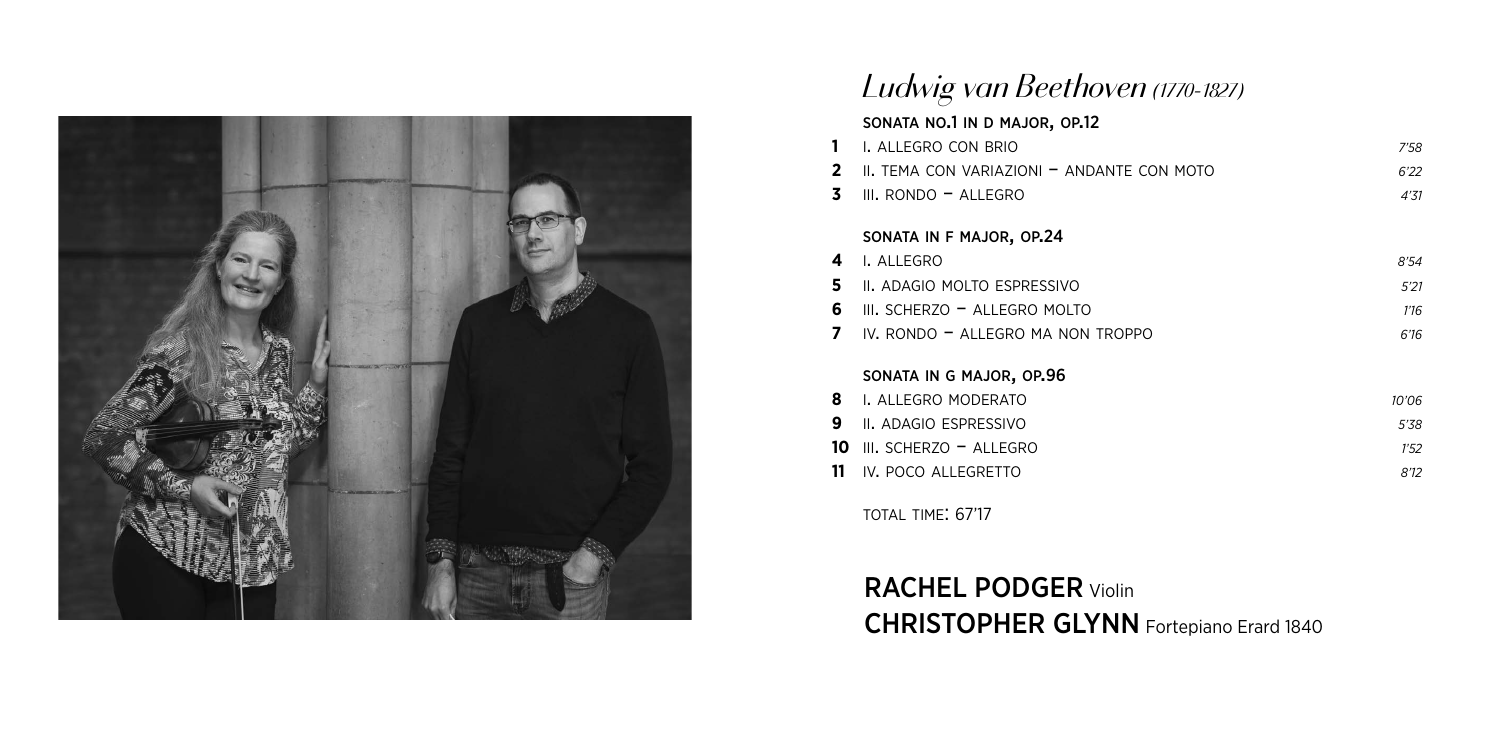# Beethoven and the violin by Clemens Romijn

Reading about Ludwig van Beethoven as a performer usually brings up the<br>inevitable stories about his characteristic and idiosyncratic piano playing in<br>Vienna. But delving further into his early years in Bonn, we read that, inevitable stories about his characteristic and idiosyncratic piano playing in Vienna. But delving further into his early years in Bonn, we read that, as a musician at the court of the Archbishop-Elector of Cologne, he was active as both organist and viola player. And when he left for Vienna in 1792 he was advised to take violin lessons with Ignaz Schuppanzigh. Another violin teacher was Wenzel Krumpholtz, one-time member of Joseph Haydn's court orchestra at Esterházy and Eisenstadt and now engaged in the court orchestra at Vienna. He was among the first to express admiration for Beethoven's achievements as a composer in his early Viennese years.

Beethoven's affinity with the violin is also evident in his ten sonatas for the instrument, composed over a long period between 1790 (still in Bonn) and 1818. The first mature series of three Violin Sonatas opus 12 was published by Artaria in Vienna in 1799. The composer dedicated them to Antonio Salieri, at the time the celebrated Viennese court composer, who gave Beethoven free composition lessons for no less than ten years.

#### 'They understand nothing'

The sonatas, however, did not win the approval of audiences and critics. Too brutal, too idiosyncratic, too restless, too obtrusive. The Allgemeine Musikalische Zeitung in Leipzig was quite merciless: 'It cannot be denied that this man goes his own way. But what a bizarre and laborious way it is! Learned, learned, for ever learned, no naturalness, no singing quality! Not a single melody, everything sounds recalcitrant, so

that one loses all patience and pleasure.' Beethoven riposted dryly: 'They understand nothing', and later called the critic an 'ox'. How these eighteenth-century criticisms have today become pure assets and recommendations!

## A rondo like a 'Biergarten'

It is nonetheless useful for us to realise that these Violin Sonatas opus 12 sounded strange to the ear of Beethoven's contemporaries. Conventional in their three-movement structure, they were very much the experiments of an idiosyncratic composer of the younger generation. Notable is the more prominent role of the violin, in comparision for example with the violin sonatas of Mozart in which the piano part still dominated. There was also astonishment at the abundant richness of musical material which Beethoven served up and digested in these pieces, for instance in the first movement of the *Sonata opus 12 no. 1*, which comprises no less than three themes. Also unusual is the middle movement in A major, lacking the customary tripartite and symmetrical ABA-form, with instead a theme and four variations, of which the third is still in the traditional minor key. The final movement is a rondo in a fast and dancing 6/8 time, with a theme of leaps and arpeggios (broken chords). Not satisfied to literally repeat the theme at its reappearance, Beethoven introduces new and varied versions. By reason of its exuberance and unpredictability, a critic compared this movement with a 'Biergarten'.

## Unbridled talent and 'the spring'

How many Viennese music lovers had anticipated it? What this high-spirited, twentytwo-year-old newcomer from Bonn would bring to pass? This Ludwig van Beethoven.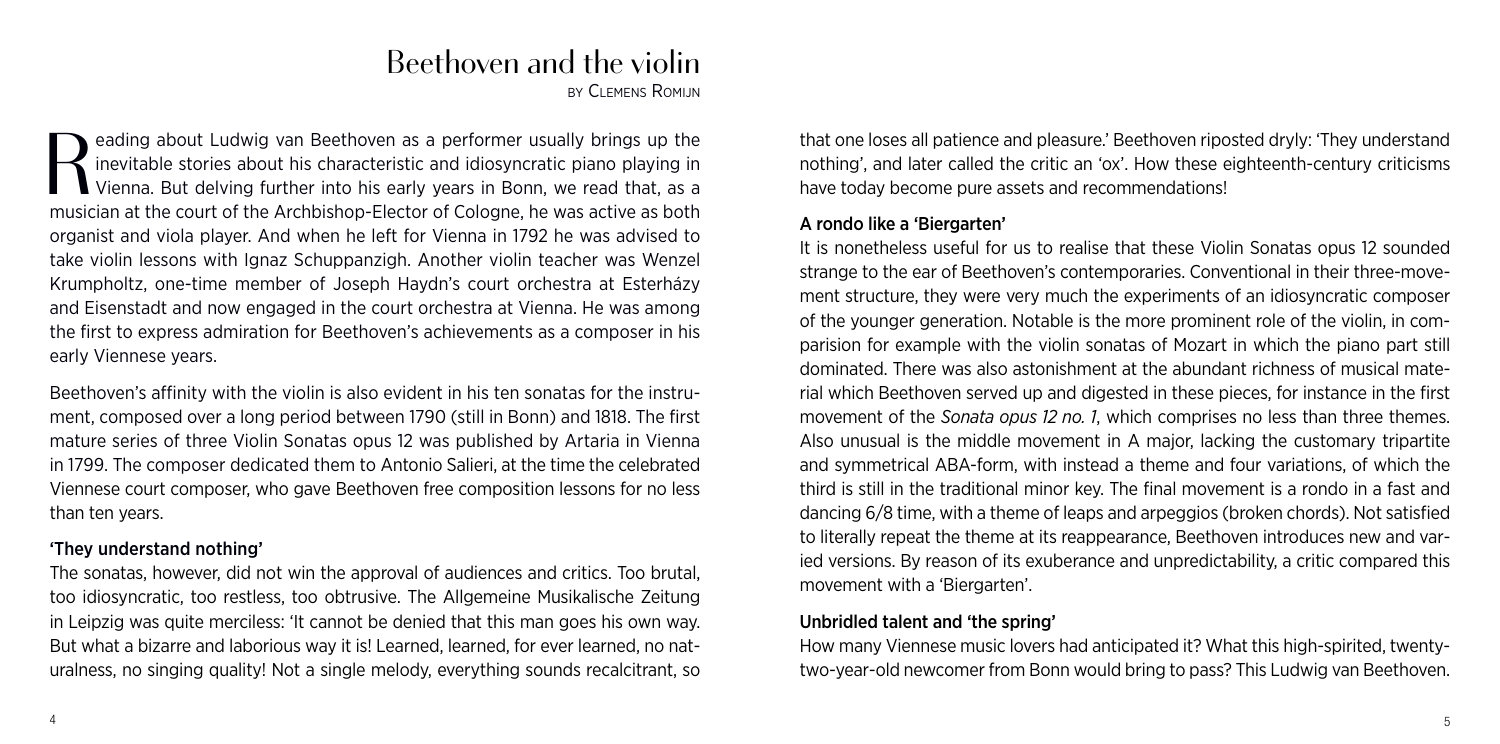Would he fill the enormous void in the city's musical life left by the death of Mozart? Not until Beethoven's first major public appearance in the Burgtheater (29 March 1795) were most of them in agreement: not since Mozart had they heard such a gifted pianist. It occured to the public only later that this piano virtuoso also composed. Beethoven wrote preferably for his own instrument, the piano. It took centre stage throughout his career, but also alongside other instruments such as the violin and cello.

The fifth sonata, the *Sonata for violin and piano in F major opus 24*, was dedicated in 1801 to Count Moritz von Fries, an art collector and Maecenas who was later to offer financial support to Schubert as well. The nickname 'Frühling' (spring) was not coined by Beethoven but was an association of a contemporary, who imagined he heard the spring in the lyrical opening melody. In fact this lyricism runs through the whole piece, which comprises four movements instead of the three typical of the eighteenth-century sonata, even though the sparkling antics of Beethoven's Scherzo last no longer than a minute. Nostalgic tranquility takes command of the Adagio molto espressivo, while the effervescent final rondo seems like a wink towards the world of Mozart, who had died ten years before.

#### Calmness and ethereal beauty

Beethoven dedicated his last violin sonata, the *Sonata no. 10 in G major opus 96 no. 2*, to his noble pupil Archbishop Rudolph. He was the youngest son of Emperor Leopold II and brother of Emperor Franz. Rudolph was an excellent pianist who also occasionally composed, and he was a fervent devotee of his teacher's music. He was for many years a close friend of Beethoven, studying composition with him and becoming an important financial backer. Likewise dedicated to Rudolph were the Fourth and Fifth Piano Concertos, the Piano Sonata 'Les Adieux', the Piano Trio in B flat major opus

97, the so-called 'Archduke Trio', the Hammerklavier Sonata, the Piano Sonata opus 111, the *Missa Solemnis* and the Grosse Fuge. The violin part of the Tenth Sonata was written for the French violinist Pierre Rode, who visited Vienna on his way home to Paris after residing in Saint Petersburg for many years. The sonata was intended for a private performance by Rode with Rudolph at the piano. Since Rode was no admirer of Viennese final movements full of bravura and lots of sound, Beethoven restrained himself and instead produced a series of seven variations on a pleasantly humoured theme. It is therefore no coincidence that this work is often viewed as Beethoven's most charming violin sonata, full of calmness and ethereal beauty.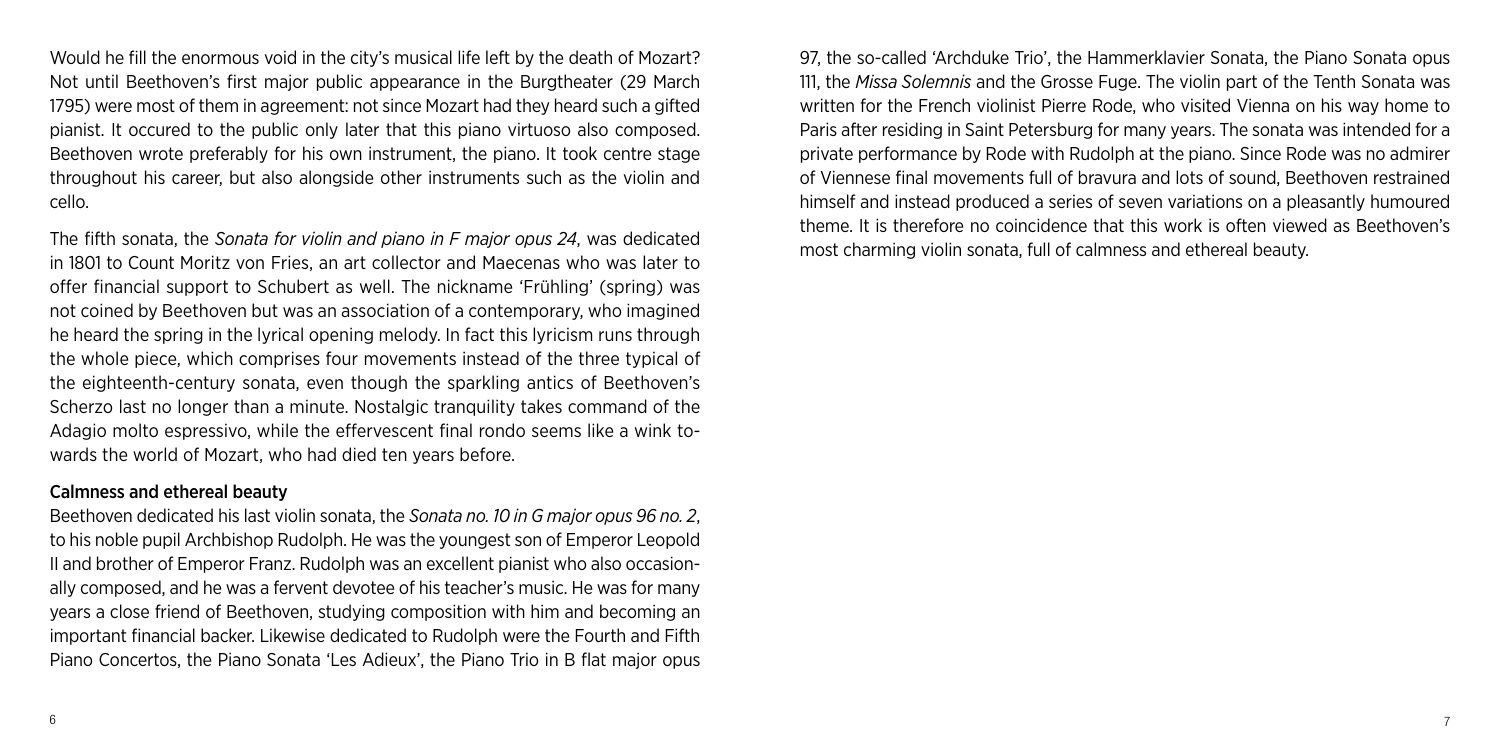RACHEL PODGER, "the unsurpassed British glory of the baroque violin," (*The Times*) has established herself as a leading interpreter of the Baroque and Classical. She was the first woman to be awarded the prestigious Royal Academy of Music/Kohn Foundation Bach Prize in October 2015, was the Gramophone Artist of the Year in 2018, Ambassador for REMA's Early Music Day 2020, and is a Patron of the Continuo Foundation. A creative programmer, she is the founder and Artistic Director of Brecon Baroque Festival and her ensemble Brecon Baroque.

As a director and soloist, Rachel has enjoyed countless collaborations including Robert Levin, Jordi Savall, Masaaki Suzuki, Kristian Bezuidenhout, Tapiola Sinfonietta, voces8, Robert Hollingworth & I Fagiolini, European Union Baroque Orchestra, English Concert, Orchestra of the Age of Enlightenment, Academy of Ancient Music, Holland Baroque, Tafelmusik (Toronto), and within the U.S.A. the Berwick Academy, the Handel and Haydn Society, San Francisco Early Music, Oregon Bach Festival, and Philharmonia Baroque Orchestra.

Rachel has won numerous awards including two Baroque Instrumental Gramophone Awards for *La Stravaganza* (2003) and Biber *Rosary Sonatas* (2016), the Diapason d'Or de l'année in the Baroque Ensemble category for her recording of the Vivaldi's *La Cetra Concertos* (2012), two BBC Music Magazine awards in the instrumental category for *Guardian Angel* (2014) and the concerto category for the complete Vivaldi *L'Estro Armonico Concertos* (2016).

A dedicated educator, she holds the Micaela Comberti Chair for Baroque Violin (founded in 2008) at the Royal Academy of Music and the Jane Hodge Foundation International Chair in Baroque Violin at the Royal Welsh College of Music and Drama. Rachel has a relationship with The Juilliard School in New York where she visits regularly. Rachel Podger is managed worldwide by Percius. [www.percius.co.uk](http://www.percius.co.uk)

CHRISTOPHER GLYNN is a Grammy award-winning pianist and accompanist, praised for his 'breathtaking sensitivity' (*Gramophone*), 'irrepressible energy, wit and finesse' (*The Guardian*), 'perfect fusion of voice and piano' (*BBC Music Magazine*) and as 'an inspired programmer' (*The Times*). He is also Artistic Director of the Ryedale Festival (nominated in 2020 for a Royal Philharmonic Society Award), where he programmes around sixty events each year in beautiful and historic venues across North Yorkshire.

He has performed in recital with many leading artists, including Sir Thomas Allen, John Mark Ainsley, Benjamin Appl, Mary Bevan, Sophie Bevan, Julian Bliss, Claire Booth, Ian Bostridge, Adrian Brendel, Susan Bullock, Allan Clayton, Michael Collins, Dame Sarah Connolly, Lucy Crowe, Sophie Daneman, Joshua Ellicott, Bernarda Fink, Matthew Gee, Steven Isserlis, Anthony Rolfe Johnson, Christiane Karg, Jonas Kaufmann, Yvonne Kenny, Dame Felicity Lott, Christopher Maltman, James Newby, Mark Padmore, Ian Partridge, Rowan Pierce, Rachel Podger, Joan Rodgers, Kate Royal, Kathryn Rudge, Nicky Spence, Toby Spence, Bryn Terfel, Sir John Tomlinson, Robin Tritschler, Ailish Tynan, Adam Walker, Roderick Williams, Elizabeth Watts and many others. He has also performed chamber music with ensembles such as the Albion, Brodsky, Elias and Heath Quartets, and works regularly with choirs including *The Sixteen*. Chris grew up in Leicester and read music at New College, Oxford, before studying piano with John Streets in France and Malcolm Martineau at the Royal Academy of Music, where he now teaches. His many awards include the accompaniment prize in the 2001 Kathleen Ferrier competition, the 2003 Gerald Moore Award and the 2002 Geoffrey Parsons Award. A regular artist at Wigmore Hall, Chris appears in major con- cert venues and festivals throughout the world, including at the BBC Proms, Carnegie Hall, Edinburgh, Aldeburgh, Cheltenham, Oxford Lieder and Leeds Lieder Festivals, Royal Opera House, Barbican, Southbank Centre, Concertgebouw Amsterdam, Vienna Konzerthaus and as far afield as Japan, China, Brazil, Russia and Sri Lanka. He has made many CD recordings and is regularly heard on BBC Radio 3.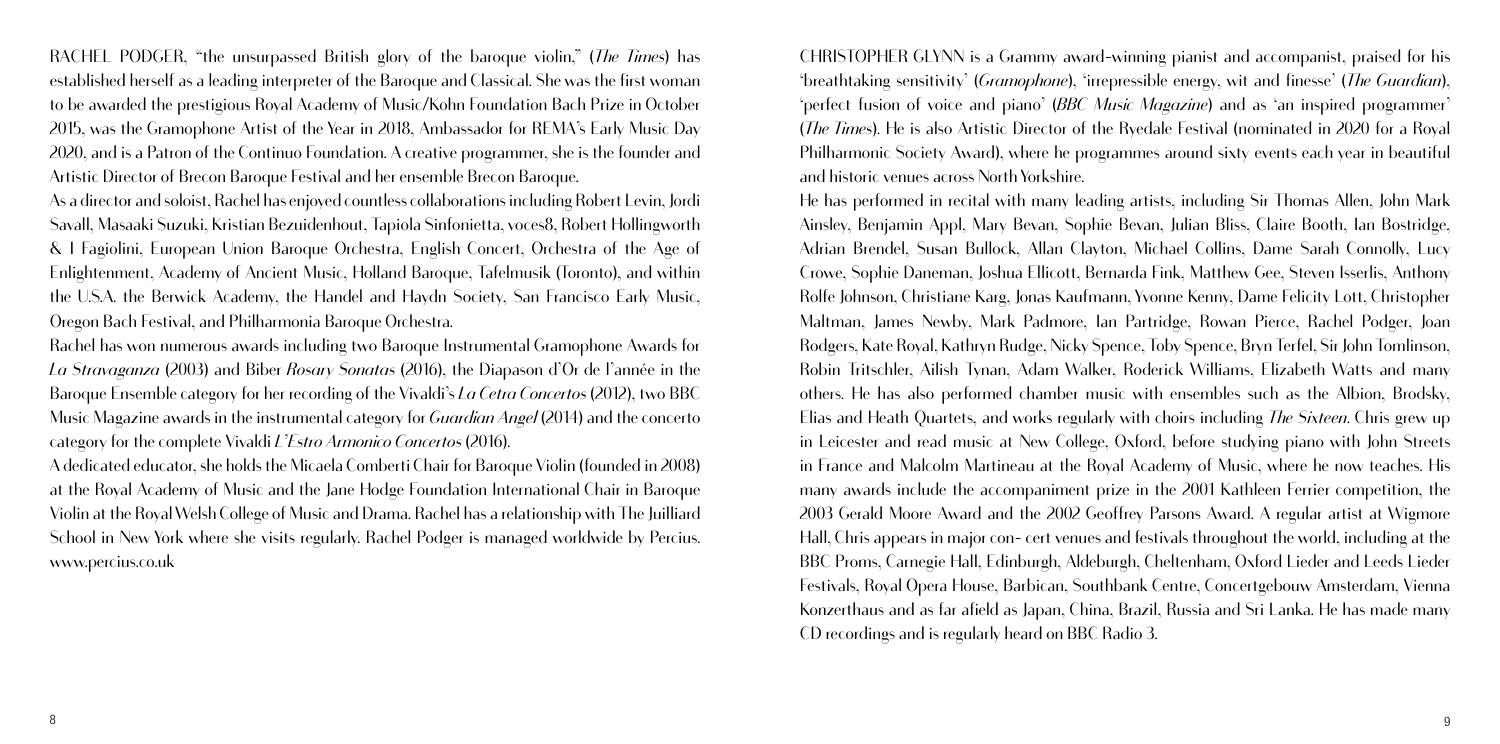# Beethoven en de viool van Clemens Romijn

In artikels over Ludwig van Beethoven als muzikant komen steevast de bijna onvermijdelijke verhalen over zijn kenmerkende en eigenzinnige pianospel in Wenen naar boven. Verdiepen we ons echter in zijn vroege jaren in Bonn, n artikels over Ludwig van Beethoven als muzikant komen steevast de bijna onvermijdelijke verhalen over zijn kenmerkende en eigenzinnige pianospel in Wenen naar boven. Verdiepen we ons echter in zijn vroege jaren in Bonn, dan Keulen niet alleen als organist maar ook als violist actief was. Toen hij in 1792 naar Wenen trok, kreeg hij het advies om vioollessen te nemen bij Ignaz Schuppanzigh. Ook kreeg hij les van Wenzel Krumpholtz, die ooit lid was van het hoforkest van Joseph Haydn in Esterházy en Eisenstadt, en op dat moment deel uitmaakte van het hoforkest in Wenen. Haydn was een van de eersten die aan het begin van Beethovens Weense periode zijn bewondering uitte voor diens verdiensten als componist. Beethovens affiniteit met de viool komt ook tot uiting in de tien sonates die hij voor het instrument componeerde over een lange periode tussen 1790 (nog steeds in Bonn) en 1818. De eerste volwaardige reeks van drie Vioolsonates opus 12 werd in 1799 door Artaria uitgebracht in Wenen. De componist droeg ze op aan Antonio Salieri, die toen een befaamde Weense hofcomponist was, en die Beethoven niet minder dan tien jaar lang gratis onderwees in componeren.

#### "Ze begrijpen er niets van"

De sonates vielen echter niet in de smaak bij het publiek en de recensenten. Te brutaal, te eigenzinnig, te ongedurig, te opdringerig. De Allgemeine Musikalische Zeitung in Leipzig was ronduit genadeloos: "Het is overduidelijk dat deze man zijn eigen weg gaat. Maar wat een vreemde en moeizame weg! Aangeleerd, aangeleerd, steeds aangeleerd. Niets natuurlijks, geen zangkwaliteit! Geen enkele melodie,

alles klinkt weerspannig, en verdrijft elk greintje geduld en plezier." Beethoven antwoordde droogjes: "Ze begrijpen er niets van", en noemde de criticus later een "rund". Vandaag worden deze 18e-eeuwse kritische opmerkingen als pure troeven en lofbetuigingen beschouwd!

#### Een rondo als een 'Biergarten'

Toch is het nuttig voor ons om er rekening mee te houden dat deze Vioolsonates opus 12 vreemd klonken in de oren van Beethovens tijdgenoten. Hij behield de klassieke structuur in drie delen, maar ze waren bovenal een weergave van de experimenten van een eigenzinnige componist van de jongere generatie. Opvallend was de viool die een prominentere rol krijgt toebedeeld, in vergelijking met bijvoorbeeld de vioolsonates van Mozart, waar de pianopartij nog overheerste. Beethoven wekte ook verbazing met de enorme rijkdom aan muziekmateriaal dat hij voorschotelde en verwerkte in deze stukken. Zo werden in het eerste deel van de *Sonate opus 12 nr. 1* niet minder dan drie thema's aangereikt. Ongewoon was ook dat het middelste deel in A-majeur stond. De gebruikelijke drieledige en symmetrische ABA-vorm werd vervangen door een thema met vier variaties, waarvan de derde nog steeds in de traditionele mineurtonaard stond. Het slotdeel had een snelle en vinnige 6/8-maat en het thema werd gekenmerkt door sprongen en arpeggio's (gebroken akkoorden). Beethoven nam geen voldoening met een letterlijke herhaling van het terugkerende thema, maar introduceerde nieuwe en gevarieerde versies ervan. Net deze uitbundigheid en onvoorspelbaarheid bracht een recensent ertoe dit deel te vergelijken met een 'Biergarten'.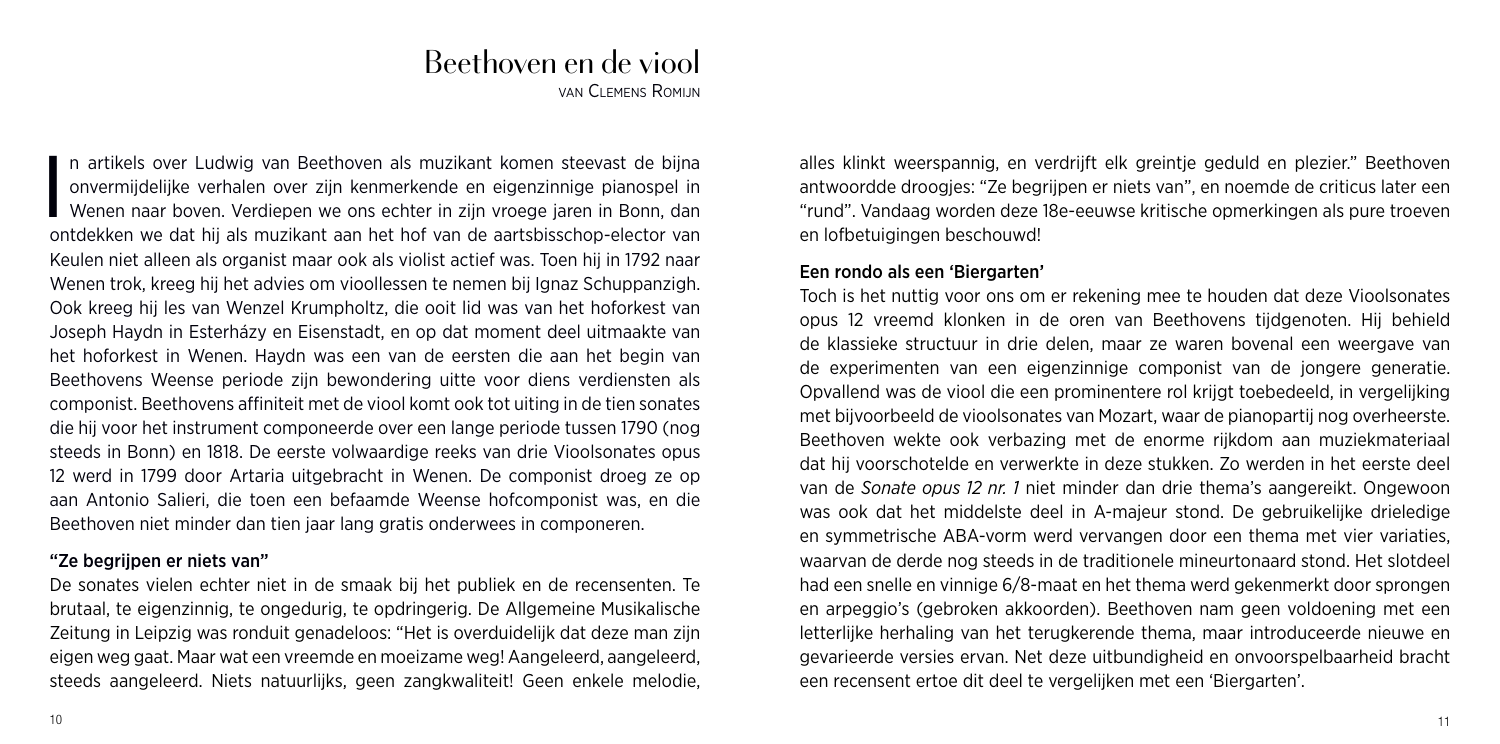#### Tomeloos talent en 'de lente'

Hoeveel Weense muziekliefhebbers hadden dit zien aankomen? Wat deze stoutmoedige, tweeëntwintigjarige nieuwkomer uit Bonn teweeg zou brengen? Deze Ludwig van Beethoven. Zou hij de enorme leegte in de muziekscène van de stad die de dood van Mozart had nagelaten kunnen vullen? Toen Beethoven zijn eerste grote publieke optreden gaf in het Burgtheater (op 29 maart 1795) waren de meesten van hen het erover eens: sinds Mozart hadden zij niet meer zo'n getalenteerde pianist aan het werk gezien. Pas later realiseerde het publiek zich dat deze pianovirtuoos ook zelf componeerde. Beethoven schreef bij voorkeur voor zijn eigen instrument, de piano. De piano stond tijdens zijn gehele carrière op de voorgrond, maar deelde het podium met andere instrumenten zoals de viool en de cello.

De vijfde sonate, *Sonate voor viool en piano in F-majeur opus 24*, uit 1801 was opgedragen aan Graaf Moritz von Fries, een kunstverzamelaar en mecenas die later ook Schubert financieel zou ondersteunen. De bijnaam 'Frühling' (lente) werd niet door Beethoven gelanceerd, maar door een tijdgenoot, die zich inbeeldde dat hij de lente herkende in de lyrische openingsmelodie. In feite kwam dit lyrische karakter terug doorheen het hele stuk, dat uit vier delen bestond (en niet uit de drie delen die kenmerkend waren voor de sonates uit de 18e eeuw), ook al namen de wervelende capriolen van Beethovens Scherzo slechts een minuut in beslag. Nostalgie en rust hadden de bovenhand in het adagio molto espressivo, terwijl het levendige afsluitende rondo een knipoog was naar de wereld van Mozart, die tien jaar eerder stierf.

#### Kalmte en hemelse schoonheid

Beethoven droeg zijn laatste vioolsonate, *Sonate nr. 10 in G-majeur opus 96 nr. 2* , op aan zijn adellijke leerling aartsbisschop Rudolph. Hij was de jongste zoon van keizer Leopold II en de broer van keizer Franz. Rudolph was een voortreffelijke pianist die nu en dan ook componeerde, en hij was een fervente aanhanger van de muziek van zijn meester. Jarenlang was hij een goede vriend van Beethoven. Ze bestudeerden samen composities en hij werd ook een belangrijke geldschieter. Beethovens Vierde en Vijfde Pianoconcert, de Pianosonates 'Les Adieux', het Pianotrio in Bes-majeur opus 97, het zogenaamde 'Aartshertogtrio', de Hammerklaviersonate, de Pianosonate opus 111, de *Missa Solemnis* en de Grosse Fuge waren eveneens opgedragen aan Rudolph. De vioolpartij van de Tiende Sonate schreef hij voor de Franse violist Pierre Rode, die een bezoek bracht aan Wenen op de terugweg naar Parijs nadat hij vele jaren in Sint-Petersburg had verbleven. De sonate was bestemd voor een privéoptreden van Rode met Rudolph aan de piano. Aangezien Rode de Weense slotdelen vol bravoure en een overvloed aan geluid niet echt kon smaken, hield Beethoven zich in toom en bracht hij een reeks van zeven variaties op een vrolijk thema. Het is dan ook geen toeval dat dit werk vaak wordt beschouwd als Beethovens meest charmante vioolsonate, vol kalmte en hemelse schoonheid.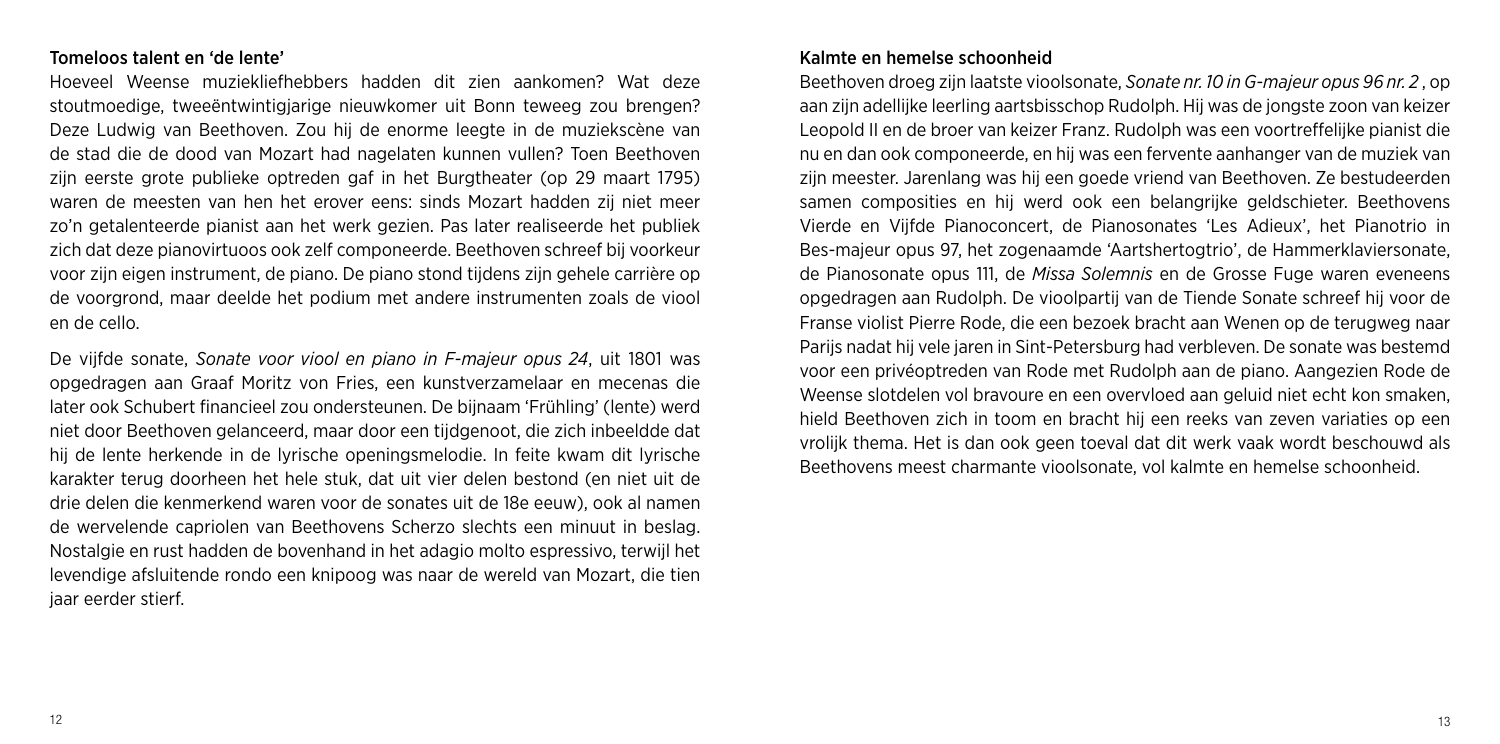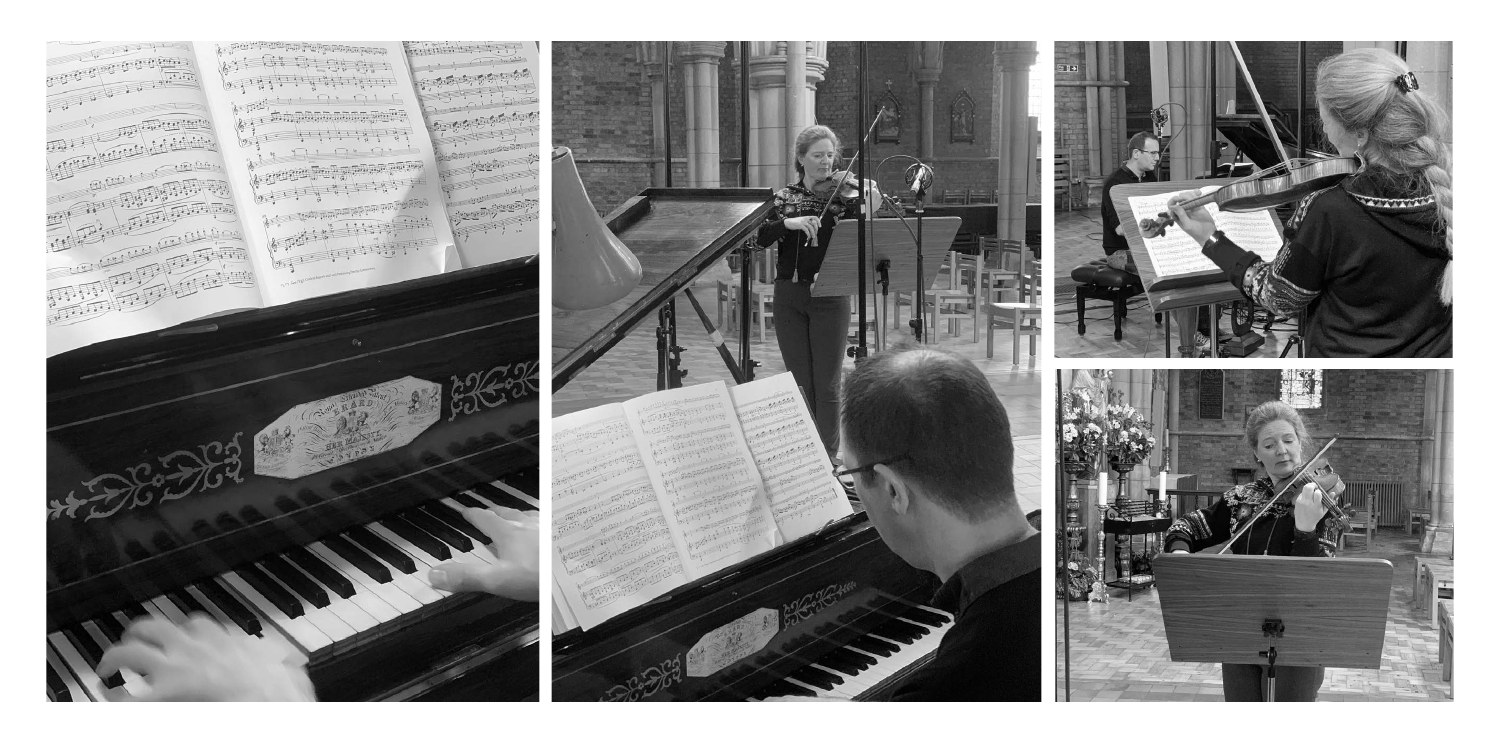RACHEL PODGER, "de onovertroffen Britse trots van de barokviool" (*The Times*) heeft naam gemaakt als toonaangevende vertolkster van barok- en klassieke muziek. Ze was de eerste vrouw die de prestigieuze prijs van de Royal Academy of Music/Kohn Foundation kreeg uitgereikt in oktober 2015, ze was artieste van het jaar voor Gramophone in 2018, ambassadrice voor REMA's Early Music Day 2020, en vertegenwoordigt de Continuo Foundation. Ze is creatief programmeur en oprichtster en artistiek directrice van het Brecon Baroque Festival en haar ensemble Brecon Baroque.

Als directrice en soliste heeft Rachel deelgenomen aan talrijke samenwerkingen, onder meer met Robert Levin, Jordi Savall, Masaaki Suzuki, Kristian Bezuidenhout, Tapiola Sinfonietta, voces8, Robert Hollingworth & I Fagiolini, het European Union Baroque Orchestra, The English Concert, het Orchestra of the Age of Enlightenment, de Academy of Ancient Music, Holland Baroque, Tafelmusik (Toronto), en in de VS met de Berwick Academy, de Händel and Haydn Society, San Francisco Early Music, het Oregon Bach Festival, en het Philharmonia Baroque Orchestra. Rachel heeft verschillende prijzen gewonnen waaronder twee Baroque Instrumental Gramophone Awards voor *La Stravaganza* (2003) en de *Rosary Sonatas* van Biber (2016), de Diapason d'Or van het jaar in de categorie barokensemble voor haar opname van *La Cetra Concertos* van Vivaldi (2012), twee BBC Music Magazine Awards in de categorie instrumentale muziek voor *Guardian Angel* (2014) en in de concertocategorie voor de volledige *L'Estro Armonico Concertos* van Vivaldi (2016).

Ze onderwijst met toewijding en bekleedt de leerstoel Micaela Comberti Chair for Baroque Violin (opgericht in 2008) aan de Royal Academy of Music, en de Jane Hodge Foundation International Chair in Baroque Violin aan het Royal Welsh College of Music and Drama. Rachel is verbonden aan The Juilliard School in New York, waar ze regelmatig te gast is. Zij wordt wereldwijd gemanaged door Percius. www.percius.co.uk

CHRISTOPHER GLYNN is een met een Grammy Award bekroonde pianist en pianobegeleider, geprezen voor zijn 'adembenemende gevoeligheid' (*Gramophone*), 'onstuitbare energie, scherpzinnigheid en finesse' (*The Guardian*), 'perfect samensmelting van stem en piano' (*BBC Music Magazine*) en staat bekend als 'een inspirerend programmeur' (*The Times*). Verder is hij artistiek directeur van het Ryedale Festival (in 2020 genomineerd voor een Royal Philharmonic Society Award), waar hij jaarlijks ongeveer zestig evenementen programmeert in prachtige, historische concertzalen in heel Noord-Yorkshire.

Hij heeft recitals gegeven met een waaier aan vooraanstaande artiesten, waaronder Sir Thomas Allen, John Mark Ainsley, Benjamin Appl, Mary Bevan, Sophie Bevan, Julian Bliss, Claire Booth, Ian Bostridge, Adrian Brendel, Susan Bullock, Allan Clayton, Michael Collins, Dame Sarah Connolly, Lucy Crowe, Sophie Daneman, Joshua Ellicott, Bernarda Fink, Matthew Gee, Steven Isserlis, Anthony Rolfe Johnson, Christiane Karg, Jonas Kaufmann, Yvonne Kenny, Dame Felicity Lott, Christopher Maltman, James Newby, Mark Padmore, Ian Partridge, Rowan Pierce, Rachel Podger, Joan Rodgers, Kate Royal, Kathryn Rudge, Nicky Spence, Toby Spence, Bryn Terfel, Sir John Tomlinson, Robin Tritschler, Ailish Tynan, Adam Walker, Roderick Williams, Elizabeth Watts en vele andere. Hij heeft kamermuziek gebracht met ensembles zoals The Albion, Brodsky, Elias en Heath Quartets, en werkt geregeld samen met koren, bijvoorbeeld *The Sixteen*. Chris groeide op in Leicester en studeerde muziek aan New College, Oxford, waarna hij piano studeerde met John Streets in Frankrijk en met Malcolm Martineau aan de Royal Academy of Music, waar hij nu lesgeeft. Onder de vele prijzen die hij ontving bevinden zich de begeleidingsprijs tijdens de Kathleen Ferrier-wedstrijd in 2001, de Gerald Moore Award in 2003 en de Geoffrey Parsons Award in 2002. Chris treedt regelmatig op in Wigmore Hall en was te zien in grote concertzalen en festivals over de hele wereld, onder meer de BBC Proms, Carnegie Hall, Edinburgh, Aldeburgh, Cheltenham, Oxford Lieder en Leeds Lieder Festivals, Royal Opera House, Barbican, Southbank Centre, Concertgebouw, Vienna Konzerthaus en op verre locaties in Japan, China, Brazilië, Rusland en Sri Lanka. Hij heeft verschillende cd's opgenomen en is geregeld te horen op BBC Radio 3.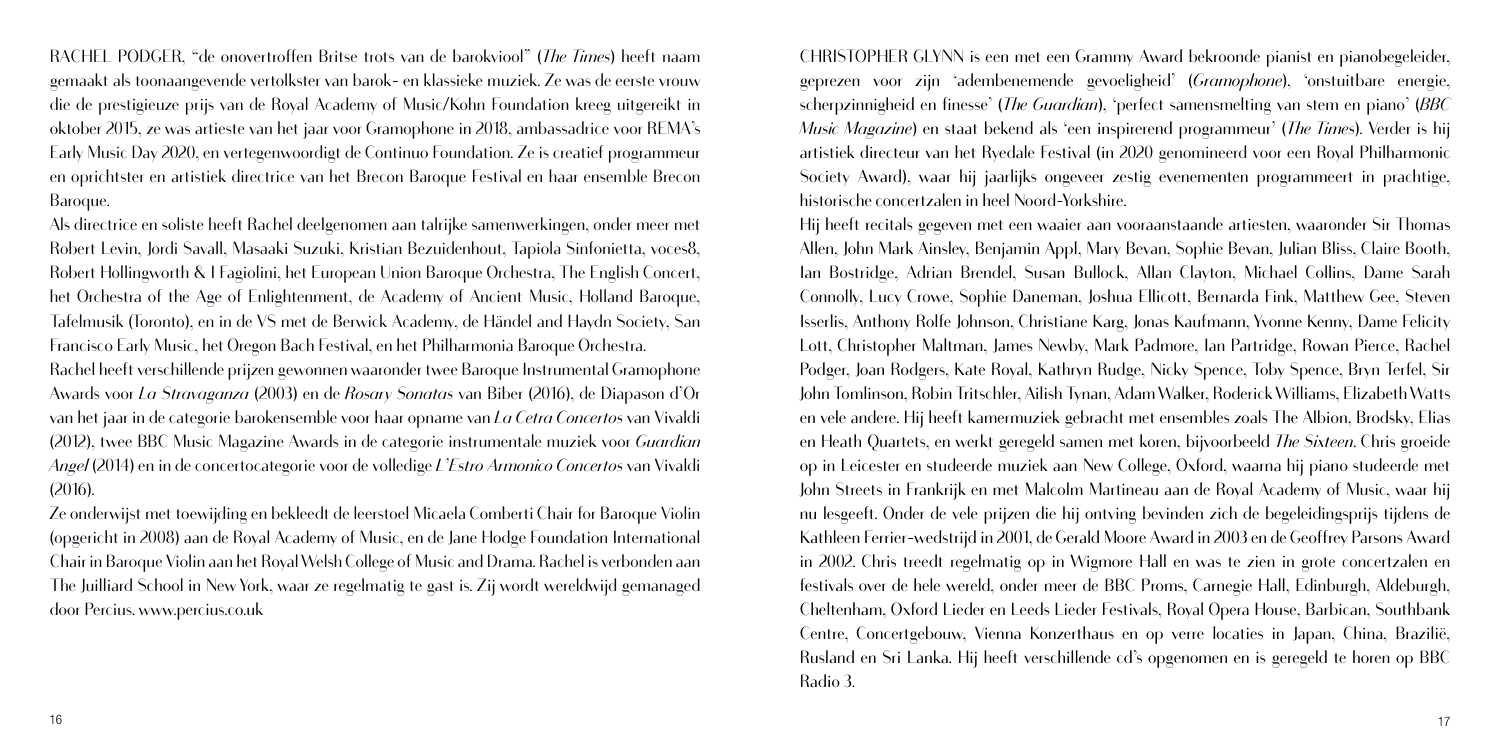## Beethoven et le violon par Clemens Romijn

Quand on lit la littérature sur la carrière d'interprète de Ludwig van Beethoven,<br>on a le plus souvent sous les yeux des récits viennois sur son jeu pianistique<br>caractéristique et très personnel. Mais lorsque l'on creuse e on a le plus souvent sous les yeux des récits viennois sur son jeu pianistique années de sa jeunesse passée à Bonn, on apprend qu'il a été musicien de la cour de l'archevêque-électeur de Cologne tant comme organiste qu'altiste. En 1792, quand il est parti de Bonn pour s'installer à Vienne, on lui a conseillé de prendre des cours de violon auprès d'Ignaz Schuppanzigh. Il y avait également là un autre professeur de violon, Wenzel Krumpholtz, ancien membre de l'orchestre de Haydn à la cour d' Esterháza et d'Eisenstadt. À cette époque, Krumpholtz était membre de l'orchestre de la cour de Vienne. Il a été l'un des premiers à montrer de l'estime pour les prestations de Beethoven comme compositeur au début de ses années viennoises. Beethoven a composé en tout dix sonates pour violon, ce qui montre bien son affinité avec cet instrument. Leur composition s'étale de 1790 (époque où Beethoven était encore à Bonn) à 1818. Sa première série accomplie de trois *Sonates pour violon opus 12* a été éditée en 1799 par Artaria à Vienne. Beethoven les a dédiées à Antonio Salieri, alors célèbre compositeur de la cour de Vienne auprès duquel il a gratuitement pris des cours de composition pendant dix ans.

#### « Ils ne comprennent rien. »

Mais les sonates n'ont pas été bien accueillies par le public et la critique. Elles ont été jugées trop osées, trop personnelles, trop agitées, trop intrusives. Dans l'Allgemeine Musikalische Zeitung de Leipzig, on a pu lire l'impitoyable commentaire suivant : « C'est indéniable, ce monsieur suit sa propre voie. Mais

quelle route bizarre et laborieuse ! Érudit, érudit, toujours érudit, et aucun naturel, rien de chantant ! Aucune mélodie, tout sonne rebelle, de sorte que l'on perd toute joie et patience. »

Ce à quoi Beethoven a répondu sèchement : « Ils ne comprennent rien. » Plus tard, il traita un critique « d'imbécile ». Ces points qui ont alimenté les critiques au dix-huitième siècle seraient plutôt entendus aujourd'hui comme de purs éléments positifs et provoqueraient des encouragements !

#### Un rondo comparé à un « Biergarten »

Il est pourtant bon de lire que pour les contemporains de Beethoven, ses *Sonates pour violon opus 12* ont sonné bizarrement à leurs oreilles. Avec leurs trois mouvements, elles sont de forme conventionnelle, tout en étant un terrain expérimental pour un compositeur têtu de la jeune garde. Il est frappant de constater l'accroissement du rôle du violon par rapport, par exemple, aux sonates pour violon de Mozart, où la partie pour clavier est encore dominante. On s'étonne aussi de la grande richesse du matériau musical que Beethoven rassemble et incorpore dans ces sonates, comme les trois thèmes du premier mouvement de la *Sonate opus 12 n°1*. Le mouvement central en *la* majeur n'a pas la construction symétrique habituelle en trois parties (ABA), mais fait entendre un thème et quatre variations — la troisième variation est de tonalité mineure, comme de coutume. Le dernier mouvement est un rondo rapide et dansant de mesure à 6/8, dont le thème est caractérisé par des arpèges (accords brisés) et de grands sauts mélodiques. Beethoven ne se contente pas d'une répétition littérale du thème lorsqu'il réapparaît, mais en donne toujours une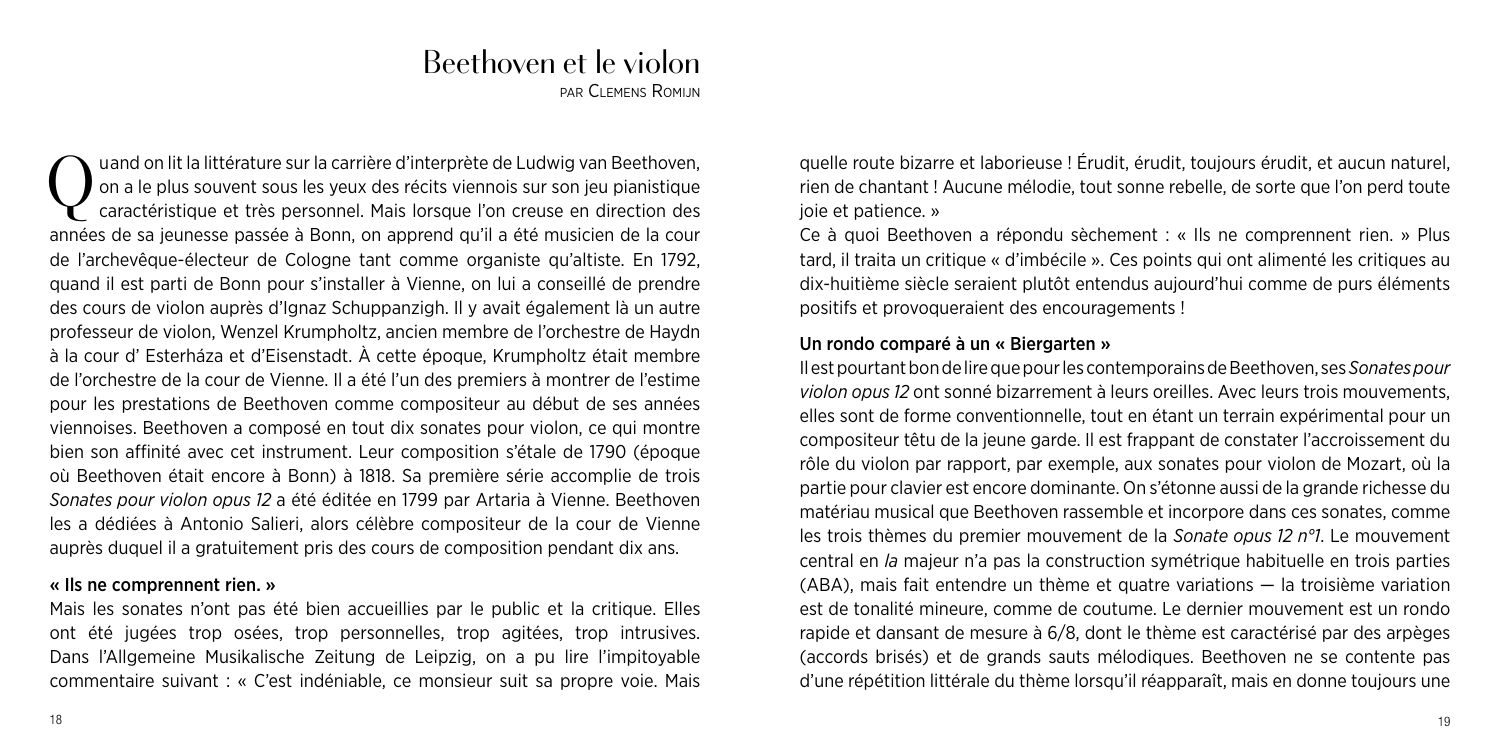version variée. En raison de son exubérance et de son imprévisibilité, un critique a comparé ce mouvement à un « Biergarten ».

#### Un talent immodéré et « Le Printemps »

Combien de mélomanes à Vienne ont-ils eu la vision de ce qu'allait apporter ce jeune homme de vingt-deux ans, fougueux, fraîchement arrivé de Bonn ? Ce Ludwig van Beethoven allait-il combler l'immense vide que la mort de Mozart a laissé dans la vie musicale viennoise ? Il a fallu attendre la première grande prestation publique de Beethoven au Burgtheater (le 29 mars 1795) pour que la plupart des Viennois réalisent qu'ils n'avaient pas entendu un pianiste aussi doué depuis Mozart. Mais que ce pianiste virtuose soit également compositeur, les Viennois ne l'ont intégré que plus tard. Beethoven composait le plus volontiers pour son propre instrument, le piano. Cet instrument a joué un rôle central tout au long de sa carrière, ainsi qu'aux côtés d'autres instruments tels que le violon et le violoncelle.

En 1801, Beethoven a dédié sa *Sonate pour violon et piano en fa majeur opus 24*, cinquième sonate du recueil, au comte Moritz von Fries, collectionneur d'art et mécène, qui plus tard a soutenu financièrement Schubert. Le surnom de l'œuvre, « Frühling » (printemps), n'a pas été donné par Beethoven mais par un de ses contemporains qui prétendait entendre le printemps dans la mélodie lyrique d'ouverture. En réalité, ce lyrisme est présent dans tous les mouvements. Il y en a quatre, et non trois comme l'aurait dicté la structure traditionnelle de la sonate au dix-huitième siècle, même si les cabrioles spirituelles du scherzo durent à peine une minute. Un calme nostalgique règne dans l'Adagio molto espressivo. Le rondo final exubérant semble être un clin d'œil à l'univers de Mozart, décédé dix ans plus tôt.

## Beauté calme et éthérée

Beethoven a dédié sa dernière sonate pour violon, la *Sonate n°10 en sol majeur opus 96 n°2*, à son élève l'archiduc Rudolph. C'était le fils cadet de l'empereur Léopold II et le frère de l'empereur François. Rudolph, fervent adepte de la musique de Beethoven, était un excellent pianiste. Il composait aussi de manière occasionnelle. Ami de Beethoven pendant de nombreuses années, il a étudié la composition avec lui et a en outre été pour lui un important bailleur de fonds. Beethoven lui a également dédié ses Quatrième et Cinquième Concertos pour piano, sa Sonate pour piano dite « Les Adieux », son Trio avec piano en *si*  bémol majeur opus 97, son trio souvent appelé « Trio à l'Archiduc », sa Sonate « Hammerklavier », sa Sonate pour piano opus 111, sa *Missa solemnis* et sa Grande Fugue. La partie violon de la sonate n°10 a été conçue pour un violoniste français, Pierre Rode, qui après un long séjour à Saint-Pétersbourg est rentré par la suite chez lui à Paris en passant par Vienne. Cette sonate a été composée pour un concert privé de Rode avec l'archiduc Rudolph au piano. Comme Rode n'aimait pas les mouvements finaux à la mode viennoise, pleins de bravoure et d'ostentation, Beethoven a dû rester dans la retenue. En guise de final, il a donc composé une série de sept variations sur un thème rayonnant de bonne humeur. C'est la raison pour laquelle on considère aussi cette œuvre comme sa plus douce sonate pour violon, pleine de beauté calme et éthérée.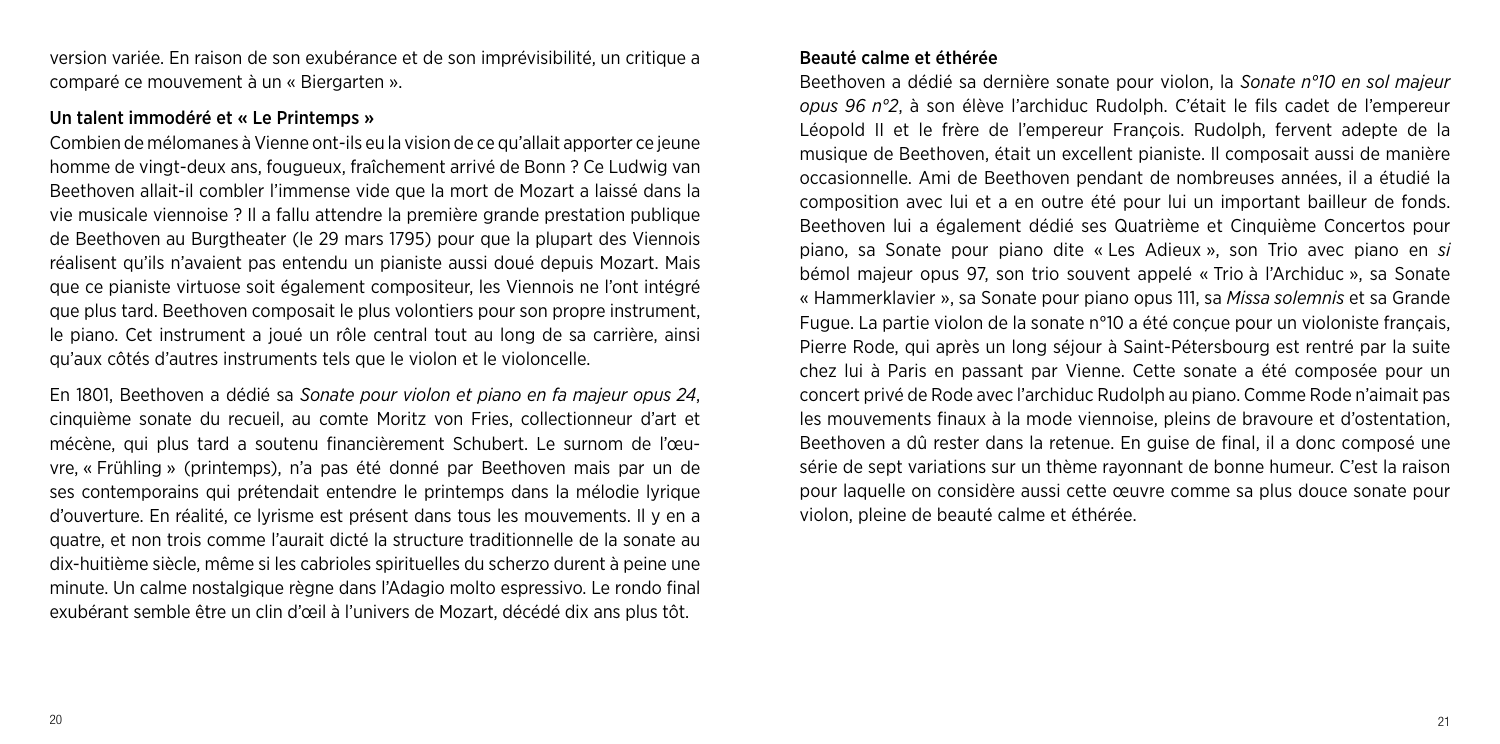RACHEL PODGER, « gloire britannique inégalée du violon baroque » (*The Times*), s'est imposée comme l'une des grandes interprètes du baroque et du classique. Elle est la première femme à avoir reçu le prestigieux Prix Bach de la Royal Academy of Music/Kohn Foundation en octobre 2015, a été « artiste de l'année » de *Gramophone* en 2018 et ambassadrice de la Journée de la musique ancienne 2020 du REMA ; elle est présidente d'honneur de la Continuo Foundation. Avec des programmes innovants, elle est aussi fondatrice et directrice artistique du Brecon Baroque Festival et de son ensemble Brecon Baroque. En tant que directrice et soliste, Rachel a collaboré avec d'innombrables musiciens et ensembles, dont Robert Levin, Jordi Savall, Masaaki Suzuki, Kristian Bezuidenhout, Tapiola Sinfonietta, voces8, Robert Hollingworth & I Fagiolini, l'Orchestre baroque de l'Union européenne, l'English Concert, l'Orchestra of the Age of Enlightenment, l'Academy of Ancient Music, Holland Baroque, Tafelmusik (Toronto) et, aux États-Unis, la Berwick Academy, la Handel and Haydn Society, San Francisco Early Music, l'Oregon Bach Festival et le Philharmonia Baroque Orchestra. Rachel a remporté de nombreux prix, dont deux Gramophone Awards dans la catégorie « musique baroque instrumentale » pour *La Stravaganza* (2003) et les *Sonates du rosaire* de Biber (2016), le Diapason d'or de l'année dans la catégorie « ensemble baroque » pour son enregistrement des concertos de *La cetra* de Vivaldi (2012), deux prix du *BBC Music Magazine,* l'un dans la catégorie « musique instrumentale » pour *Guardian Angel* (2014), l'autre dans la catégorie « concerto »

Enseignante dévouée, elle occupe la chaire Micaela Comberti de violon baroque (fondée en 2008) à la Royal Academy of Music et la chaire internationale Jane Hodge Foundation de violon baroque au Royal Welsh College of Music and Drama. Elle est très liée à la Juilliard School de New York, où elle est régulièrement invitée. Rachel Podger est représentée dans le monde entier par Percius. www.percius.co.uk

pour l'intégrale des concertos de *L'estro armonico* de Vivaldi (2016).

CHRISTOPHER GLYNN, pianiste et accompagnateur, a été récompensé par un Grammy et loué pour sa « sensibilité à couper le souffle » (*Gramophone*), « son irrépressible énergie, son esprit et sa finesse » (*The Guardian*), sa « fusion parfaite du piano avec la voix » (*BBC Music Magazine*), et comme « programmateur inspiré » (*The Times*). Il est également directeur artistique du Festival de Ryedale (nommé en 2020 pour un prix de la Royal Philharmonic Society), où il programme une soixantaine d'événements chaque année dans de beaux lieux historiques du Yorkshire du Nord. Il se produit en récital avec de nombreux artistes importants, dont Sir Thomas Allen, John Mark Ainsley, Benjamin Appl, Mary Bevan, Sophie Bevan, Julian Bliss, Claire Booth, Ian Bostridge, Adrian Brendel, Susan Bullock, Allan Clayton, Michael Collins, Dame Sarah Connolly, Lucy Crowe, Sophie Daneman, Joshua Ellicott, Bernarda Fink, Matthew Gee, Steven Isserlis, Anthony Rolfe Johnson, Christiane Karg, Jonas Kaufmann, Yvonne Kenny, Dame Felicity Lott, Christopher Maltman, James Newby, Mark Padmore, Ian Partridge, Rowan Pierce, Rachel Podger, Joan Rodgers, Kate Royal, Kathryn Rudge, Nicky Spence, Toby Spence, Bryn Terfel, Sir John Tomlinson, Robin Tritschler, Ailish Tynan, Adam Walker, Roderick Williams, Elizabeth Watts et beaucoup d'autres. Il a également joué de la musique de chambre avec des ensembles comme les quatuors Albion, Brodsky, Elias et Heath, et travaille régulièrement avec des chœurs, dont The Sixteen. Chris a grandi à Leicester et fait des études de musique à New College, Oxford, avant d'étudier le piano avec John Streets en France et Malcolm Martineau à la Royal Academy of Music, où il enseigne lui-même maintenant. Ses nombreuses distinctions comprennent le prix d'accompagnement au concours Kathleen Ferrier 2001, le prix Gerald Moore 2003 et le prix Geoffrey Parsons 2002. Régulièrement invité au Wigmore Hall, il se produit dans les grandes salles et les principaux festivals à travers le monde, dont les BBC Proms, Carnegie Hall, les festivals d'Édimbourg, d'Aldeburgh, de Cheltenham, de Leeds, les festivals du lied d'Oxford et de Leeds, le Royal Opera House, le Barbican, le Southbank Centre, le Concertgebouw, le Konzerthaus de Vienne, et jusqu'au Japon, en Chine, au Brésil, en Russie et au Sri Lanka. Il a enregistré de nombreux CD et est régulièrement entendu sur BBC Radio 3.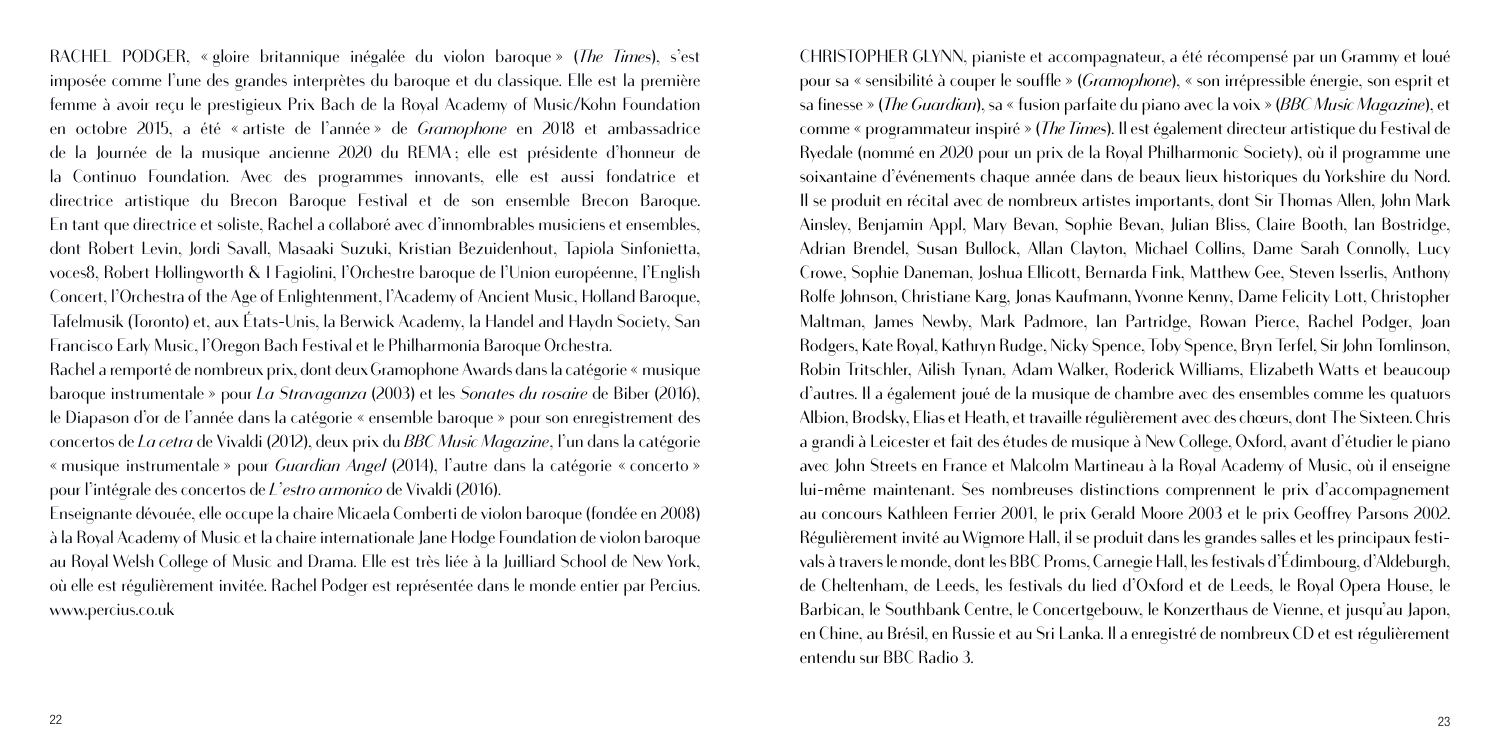## Beethoven und die Violine von Clemens Romijn

Wer sich mit der Literatur über Ludwig van Beethoven als ausübender Musiker beschäftigt, stößt meist auf Schilderungen seines ebenso charakteristischen wie eigenwilligen Klavierspiels in Wien. Liest man jedoch über seine f Musiker beschäftigt, stößt meist auf Schilderungen seines ebenso jedoch über seine frühen Bonner Jahre, erfährt man, dass er als Hofmusiker des Kölner Erzbischofs sowohl Orgel als auch Bratsche spielte. Als er 1792 von Bonn nach Wien ging, wurde ihm empfohlen, Violinunterricht bei Ignaz Schuppanzigh zu nehmen. Außerdem ging er zu Wenzel Krumpholz, einem ehemaligen Mitglied von Joseph Haydns Hofkapelle in Esterháza und Eisenstadt, nun Mitglied der Wiener Hofkapelle und einer der Ersten, die sich in Beethovens frühen Wiener Jahren anerkennend über dessen Leistungen als Komponist äußerten. Beethovens Affinität zur Geige erweist sich auch aus seinen insgesamt zehn Violinsonaten, die zwischen 1790 (noch in Bonn) und 1818 entstanden. Die ersten reiferen drei Sonaten erschienen 1799 als op. 12 bei Artaria in Wien. Beethoven widmete sie Antonio Salieri, dem damals berühmten Wiener Hofkomponisten, bei dem er ganze zehn Jahre lang unentgeltlich Kompositionsunterricht erhielt.

#### "Sie verstehen gar nichts!"

Doch die Sonaten kamen weder beim Publikum noch bei den Kritikern gut an. Zu kühn, zu eigensinnig, zu ruhelos, zu fordernd. Die *Allgemeine musikalische Zeitung* in Leipzig urteilte gnadenlos: "Es ist unleugbar, Herr van Beethoven geht einen eigenen Gang; aber was ist das für ein bizarrer, mühseliger Gang! Gelehrt, gelehrt und immerfort gelehrt und keine Natur, kein Gesang [...], ein Anhäufen von Schwierigkeit auf Schwierigkeit, dass man die Geduld und Freude dabei verliert." Beethoven erwiderte trocken: "Sie verstehen gar nichts", und bezeichnete den Kritiker später

als "Ochsen". Was im 18. Jahrhundert kritisiert wurde, zählt für uns heute indessen zu den Stärken und Vorzügen der Sonaten.

#### Ein Rondo wie ein Biergarten

Dennoch ist es interessant zu wissen, dass die Violinsonaten op. 12 für Beethovens Zeitgenossen merkwürdig klangen. Trotz ihrer konventionellen Dreisätzigkeit sind sie das Experiment eines eigenwilligen Komponisten der jungen Garde. Auffallend ist, dass die Rolle der Geige im Vergleich beispielsweise zu Mozarts Violinsonaten, in denen der Klavierpart noch dominiert, an Bedeutung gewonnen hat. Erstaunen löste auch die Fülle an musikalischem Material aus, das Beethoven in den Sonaten verarbeitete, zum Beispiel nicht weniger als drei Themen im ersten Satz der Sonate op. 12 Nr. 1. Ungewöhnlich ist auch, dass der Mittelsatz in A-Dur nicht den üblichen dreiteiligen symmetrischen Aufbau (ABA) hat, sondern aus einem Thema mit vier Variationen besteht, von denen die dritte wie üblich in Moll steht. Der letzte Satz ist ein Rondo im schnellen, tänzerischen 6/8-Takt mit einem Thema aus Sprüngen und Arpeggien. Beethoven begnügte sich bei der Wiederkehr des Themas nicht mit einer buchstäblichen Wiederholung, sondern wandelte es jedes Mal ab. Wegen seiner Ausgelassenheit und Unvorhersehbarkeit verglich ein Kritiker diesen Satz mit einem "Biergarten".

#### Ungezügeltes Talent und der Frühling

Wie viele Musikliebhaber in Wien ahnten wohl, was in diesem feurigen Neuling von 22 Jahren, diesem Ludwig van Beethoven aus Bonn stecken würde? Dass er die große Leere füllen sollte, die Mozart mit seinem Tod im Wiener Musikleben hinterlassen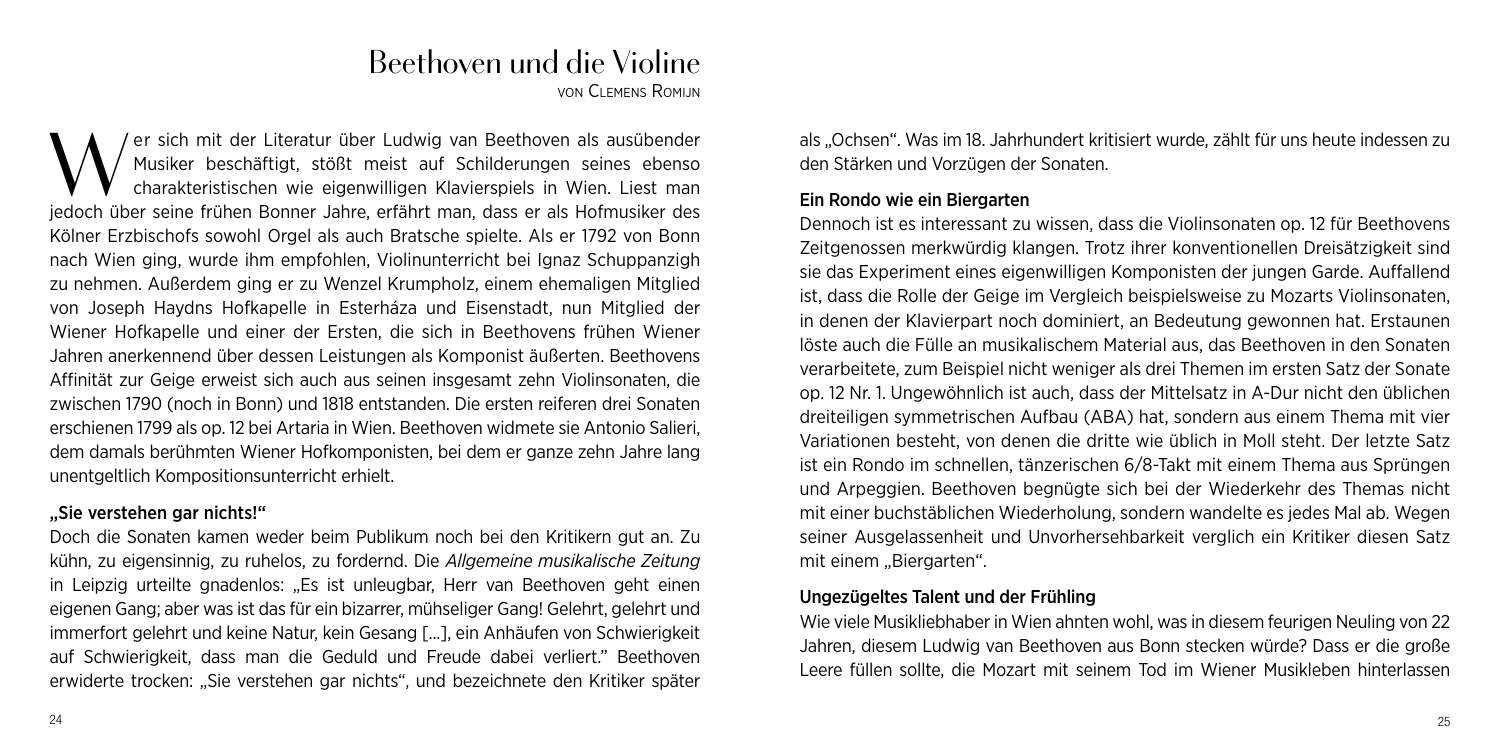hatte? Nach Beethovens erstem großen öffentlichen Auftritt im Burgtheater (29. März 1795) waren sich die meisten Wiener jedenfalls einig: Einen so begabten Pianisten hatten sie seit Mozart nicht gehört. Dass der Klaviervirtuose auch komponierte, erfuhr die Öffentlichkeit jedoch erst später. Am liebsten schrieb Beethoven für sein eigenes Instrument, das Klavier. Es sollte während seines gesamten Schaffens im Mittelpunkt stehen, aber auch einen Platz an der Seite von anderen Instrumenten wie der Geige und dem Cello bekommen.

Seine fünfte Sonate, die *Sonate für Violine und Klavier in F-Dur op. 24*, widmete Beethoven 1801 dem Grafen Moritz von Fries, einem Kunstsammler und Mäzen, der später auch Schubert finanziell unterstützen sollte. Der Name "Frühlingssonate" stammt nicht von Beethoven, sondern von einem Zeitgenossen, der in der Anfangsmelodie den Frühling zu hören glaubte. Der lyrische Ton zieht sich tatsächlich durch alle Sätze – diesmal vier statt der in der Sonate des 18. Jahrhunderts üblichen drei, auch wenn die geistvollen Kapriolen des Scherzos kaum eine Minute dauern. Nostalgische Ruhe herrscht im Adagio molto espressivo. Das überschwängliche Schlussrondo scheint auf die Welt Mozarts anzuspielen, der zehn Jahre zuvor gestorben war.

#### Ruhige, ätherische Schönheit

Seine letzte Violinsonate, die *Sonate Nr. 10 in G-Dur op. 96 Nr. 2*, widmete Beethoven seinem adeligen Schüler Erzherzog Rudolph, dem jüngsten Sohn von Kaiser Leopold II. und Bruder von Kaiser Franz. Erzherzog Rudolph war ein hervorragender Pianist und komponierte gelegentlich, er war ein leidenschaftlicher Befürworter der Musik Beethovens, dessen langjähriger Freund und Kompositionsschüler, außerdem ein wichtiger Geldgeber. Beethoven widmete ihm auch das Vierte und Fünfte Klavierkonzert, die Klaviersonate *Les Adieux*, das Klaviertrio in B-Dur op. 97 (das "Erzherzog-Trio"), die Hammerklaviersonate, die Klaviersonate op. 111, die *Missa solemnis* und die *Große Fuge*. Für die Violinstimme war für den französischen Geiger Pierre Rode vorgesehen, der nach einem langen Aufenthalt in St. Petersburg über Wien nach Paris zurückkehrte. Die Sonate war für eine private Aufführung von Rode und Erzherzog Rudolph am Flügel gedacht. Da Rode die bravourösen Wiener Schlusssätze nicht mochte, hielt sich Beethoven zurück und schrieb als Finale sieben Variationen über ein gutgelauntes Thema. Mit aus diesem Grund gilt das Werk voller Ruhe und ätherischer Schönheit als Beethovens lieblichste Violinsonate.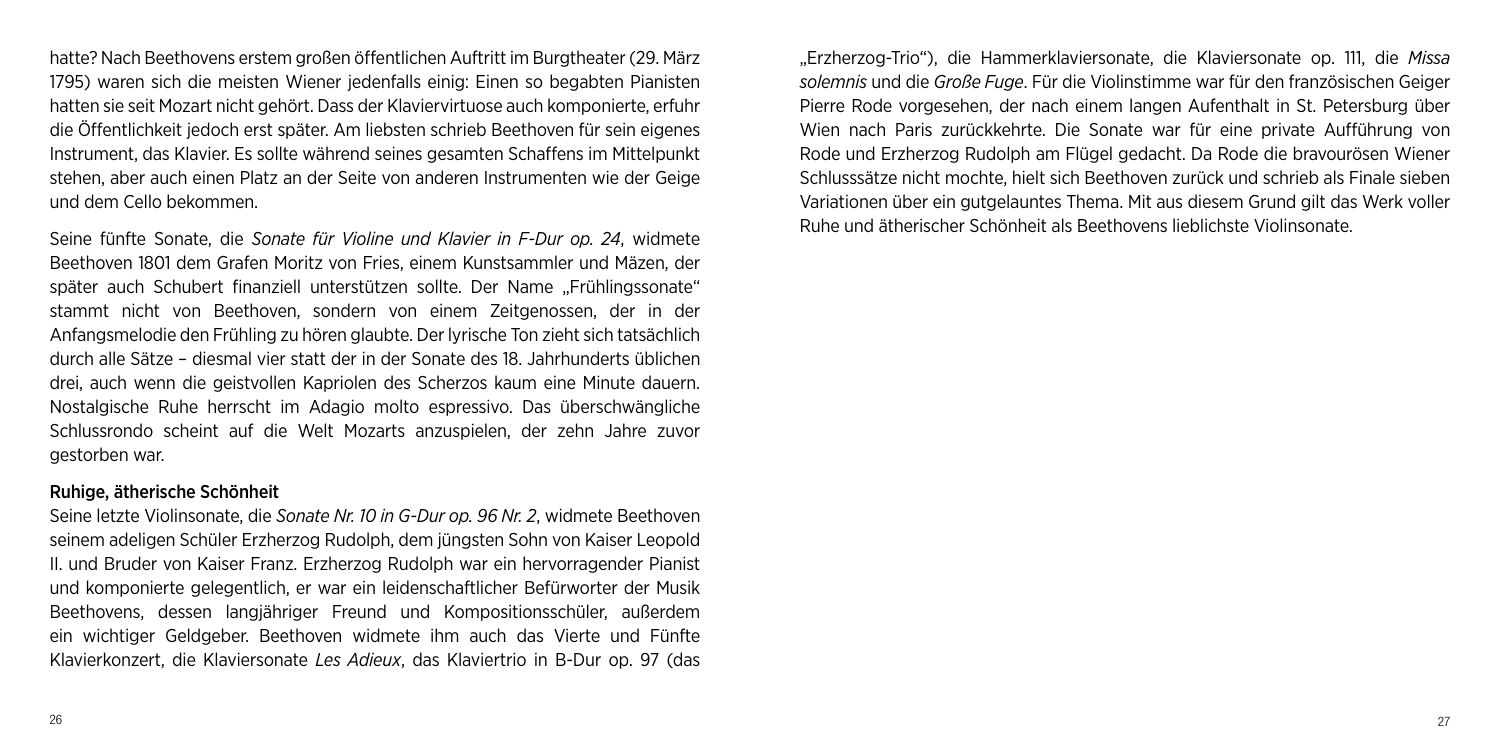RACHEL PODGER, die "unübertroffene britische Glorie der Barockvioline" (*The Times*), hat sich als eine die im Oktober 2015 führenden Interpretinnen für Barock und Klassik etabliert. Sie war im Oktober 2015 die erste Frau, die mit dem renommierten Bach-Preis der Royal Academy of Music/ Kohn Foundation ausgezeichnet wurde, war 2018 Gramophone Artist of the Year, Botschafterin für den Early Music Day 2020 der REMA und ist Schirmherrin der Continuo Foundation. Sie ist bekannt als kreative Programmgestalterin und hat das Brecon Baroque Festival mit ihrem Ensemble Brecon Baroque gegründet, deren künstlerische Leitung sie innehat.

Als Dirigentin und Solistin hat Rachel Podger mit zahlreichen Künstlern zusammengearbeitet, darunter Robert Levin, Jordi Savall, Masaaki Suzuki, Kristian Bezuidenhout, Tapiola Sinfonietta, Voces8, Robert Hollingworth & I Fagiolini, European Union Baroque Orchestra, English Concert, Orchestra of the Age of Enlightenment, Academy of Ancient Music, Holland Baroque, Tafelmusik (Toronto), und in den USA die Berwick Academy, die Handel and Haydn Society, San Francisco Early Music, Oregon Bach Festival und Philharmonia Baroque Orchestra.

Sie wurde mit zahlreichen Preisen ausgezeichnet, darunter zwei Baroque Instrumental Gramophone Awards für *La Stravaganza* (2003) und Bibers *Rosenkranz-Sonate*n (2016), der Diapason d'Or de l'année in der Kategorie Barockensemble für ihre Einspielung der *La Cetra*-Konzerte von Vivaldi (2012), zwei BBC Music Magazine Awards in der Kategorie Instrumentalmusik für *Guardian Angel* (2014) und in der Kategorie Konzert für die kompletten Konzerte aus Vivaldis *L'Estro Armonico* (2016).

Als engagierte Pädagogin hat sie den 2008 eingerichteten Micaela Comberti-Lehrstuhl für Barockvioline an der Royal Academy of Music und den Jane Hodge Foundation International Chair in Barockvioline am Royal Welsh College of Music and Drama inne. Rachel Podger kooperiert mit der Juilliard School in New York, wo sie regelmäßig unterrichtet. Rachel Podger wird weltweit von der Agentur Percius vertreten.

www.percius.co.uk

Der Pianist und Liedbegleiter CHRISTOPHER GLYNN wurde mit einem Grammy ausgezeichnet und wird für seine "atemberaubende Sensibilität" (*Gramophone*), seine "unbändige Energie, seinen Witz und seine Finesse" (*The Guardian*), seine "perfekte Verschmelzung von Stimme und Klavier<sup>"</sup> (*BBC Music Magazine*) und als "inspirierter Programmgestalter" (*The Times*) gelobt. Außerdem ist er künstlerischer Leiter des Ryedale Festivals (das 2020 für den Royal Philharmonic Society Award nominiert war), für das er jedes Jahr rund sechzig Veranstaltungen an wunderschönen historischen Orten in North Yorkshire organisiert.

Er hat mit vielen führenden Künstlern Recitals gegeben, darunter Sir Thomas Allen, John Mark Ainsley, Benjamin Appl, Mary Bevan, Sophie Bevan, Julian Bliss, Claire Booth, Ian Bostridge, Adrian Brendel, Susan Bullock, Allan Clayton, Michael Collins, Dame Sarah Connolly, Lucy Crowe, Sophie Daneman, Joshua Ellicott, Bernarda Fink, Matthew Gee, Steven Isserlis, Anthony Rolfe Johnson, Christiane Karg, Jonas Kaufmann, Yvonne Kenny, Dame Felicity Lott, Christopher Maltman, James Newby, Mark Padmore, Ian Partridge, Rowan Pierce, Rachel Podger, Joan Rodgers, Kate Royal, Kathryn Rudge, Nicky Spence, Toby Spence, Bryn Terfel, Sir John Tomlinson, Robin Tritschler, Ailish Tynan, Adam Walker, Roderick Williams, Elizabeth Watts und viele andere. Er konzertierte auch als Kammermusiker mit Ensembles wie dem Albion-, Brodsky-, Elias- und Heath-Quartett und arbeitet regelmäßig mit Chören wie The Sixteen zusammen.

Christopher Glynn wuchs in Leicester auf und studierte Musik am New College in Oxford, bevor er Klavier bei John Streets in Frankreich und bei Malcolm Martineau an der Royal Academy of Music studierte, wo er heute selbst unterrichtet. Zu seinen zahlreichen Auszeichnungen gehören der Preis für Klavierbegleitung beim Kathleen Ferrier Wettbewerb 2001, der Gerald Moore Award 2003 und der Geoffrey Parsons Award 2002. Chris ist regelmäßiger Gast in der Wigmore Hall und tritt in großen Konzertsälen und bei Festivals in der ganzen Welt auf, darunter bei den BBC Proms, in der Carnegie Hall, in Edinburgh, Aldeburgh, Cheltenham, beim Liedfestivals in Oxford und Leeds, im Royal Opera House, im Barbican, im Southbank Centre, im Concertgebouw, im Wiener Konzerthaus und auch in Japan, China, Brasilien, Russland und Sri Lanka. Er hat zahlreiche CDs eingespielt und ist regelmäßig bei BBC Radio 3 zu hören.